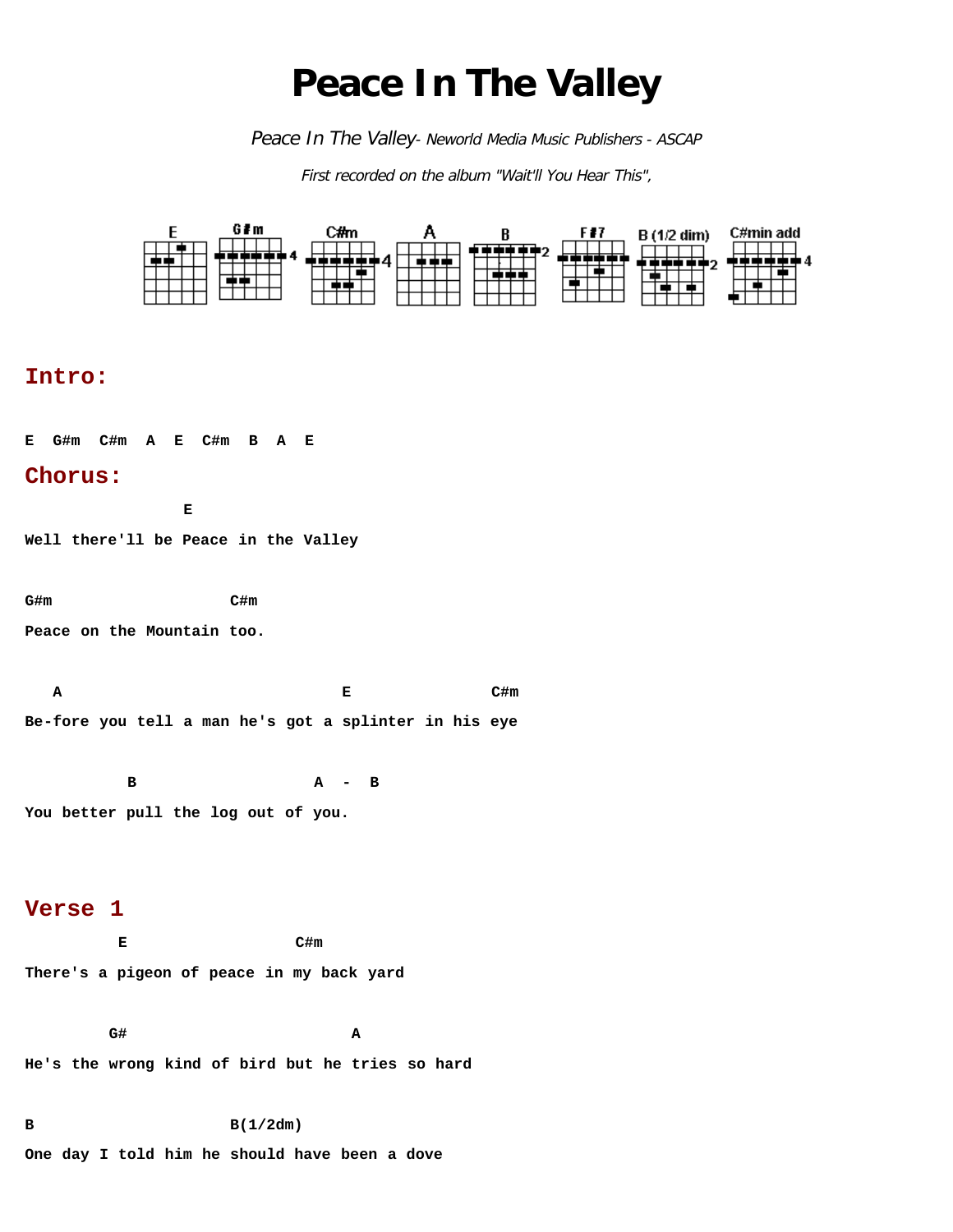**C#m C#min/add A**

**He cocked his head and looked at me with love**

**And he sang . . .**

## **Chorus**

**E Peace in the Valley**

**G#m C#m**

**Peace on the Mountain too.**

**A** C#m **Be-fore you tell a man he's got a splinter in his eye**

 **B A - B You better pull the log out of you.**

## **Verse 2**

**E C#m Remember the time the painted lady in town**

**G# A Came to church to lay her burden down?**

**B B(1/2dm) The preacher turned his back, the room was filled**

 **C#m C#min/add A And the words that she spoke, I re-member them still.**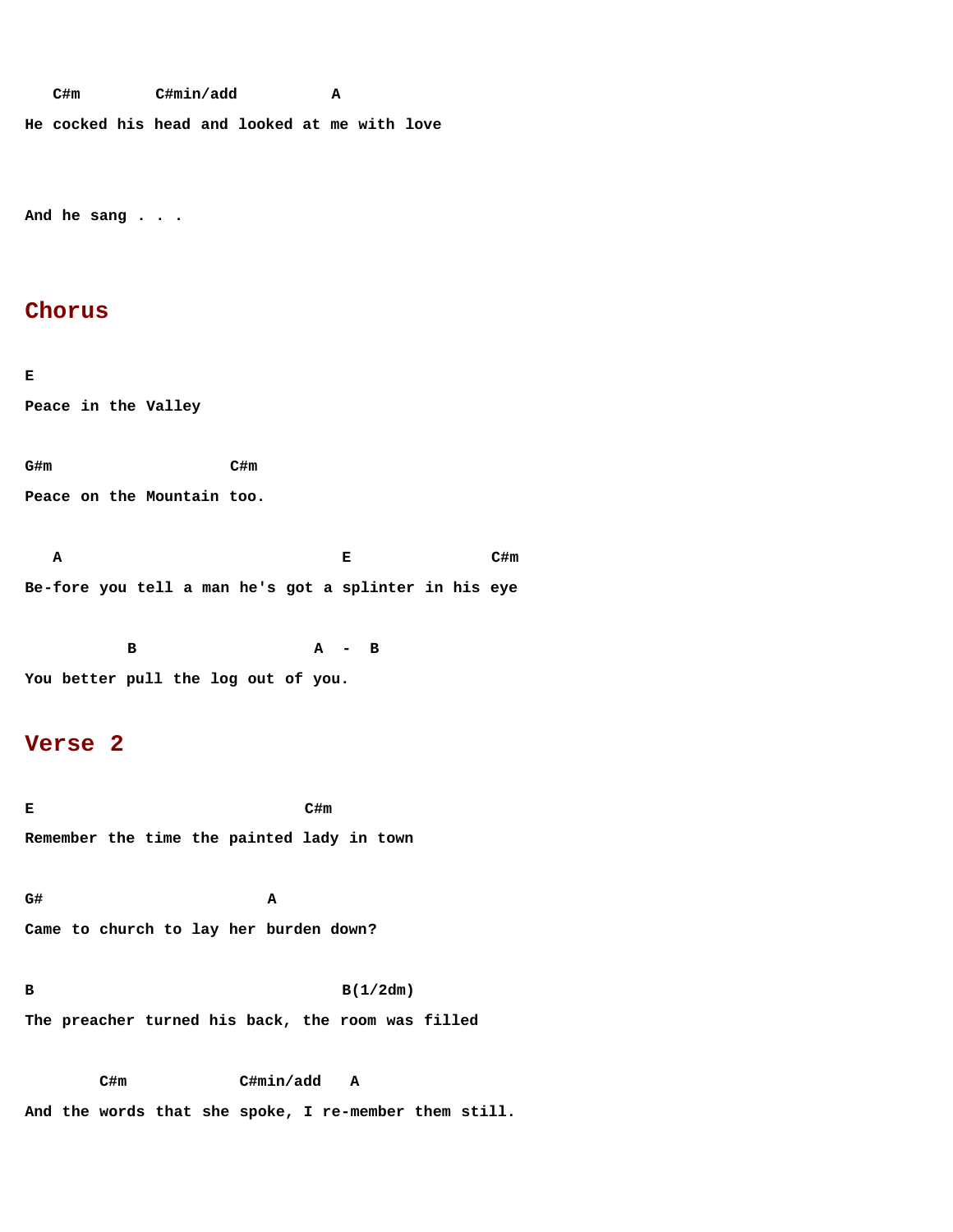**She said . . .**

### **Chorus**

#### **E**

**Peace in the Valley**

 **G#m C#m She said Peace on the Mountain too. A** C#m **Be-fore you tell a man he's got a splinter in his eye B A - B You better pull the log out of you. You Can Sing it Too! E Peace in the Valley G#m C#m Peace on the Mountain too. A** C#m **Be-fore you tell a man he's got a splinter in his eye B A - B You better pull the log out of you. C#m - F#7 - A - B Verse 3**

**E** C#m **So if you meet a man in a pastel suit**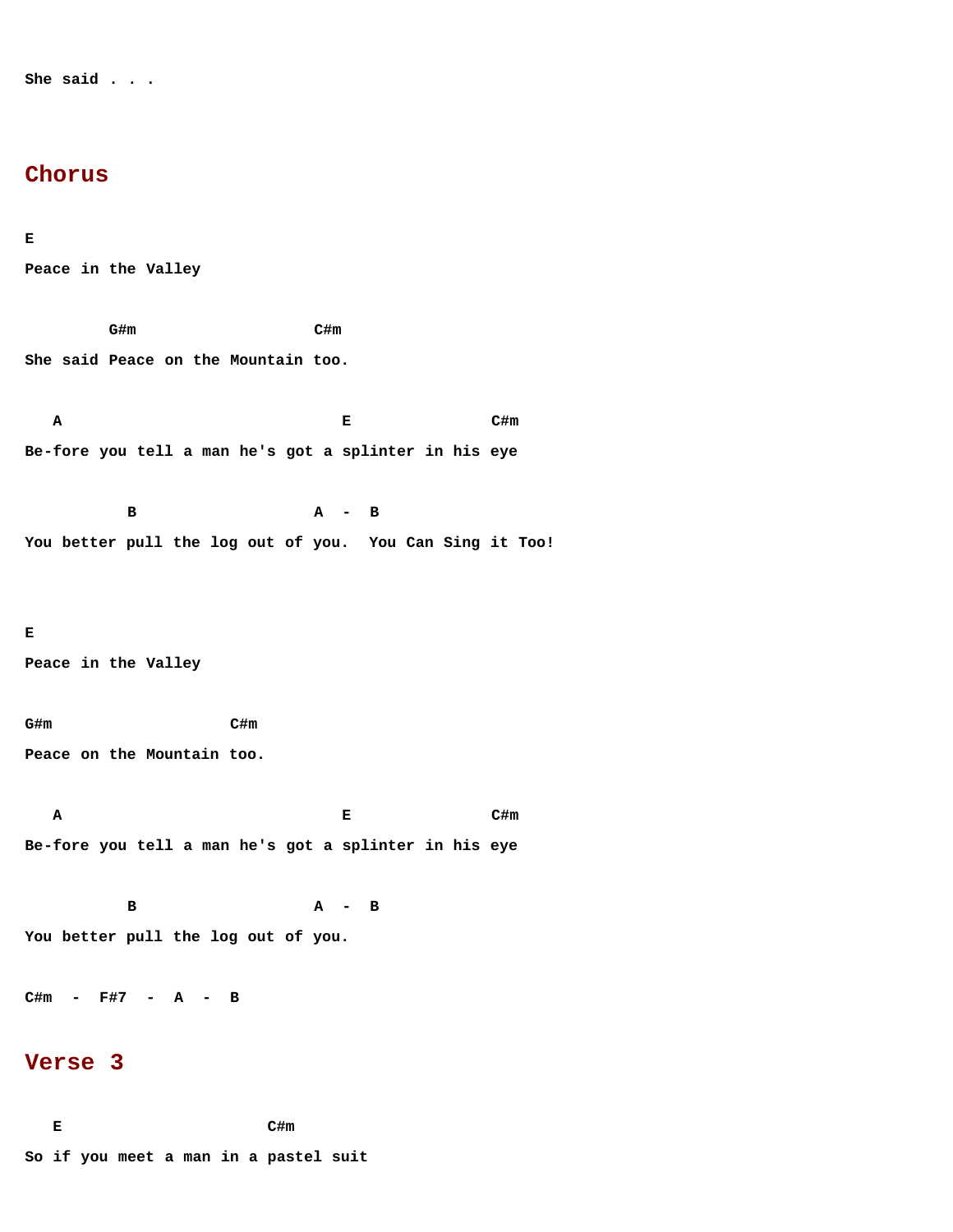**G# A With an alligator bible to match his boots**

**B B(1/2dm) You might not like his style too much**

 **C#m C#min/add A But if he could reach a soul you could never touch**

**You gotta say. . .**

## **Chorus**

**E Peace in the Valley**

**G#m C#m**

**Peace on the Mountain too.**

**A** C#m **Be-fore you tell a man he's got a splinter in his eye**

 **B You better pull the log out of . . .**

**One More Time!**

#### **E**

**Peace in the Valley**

**G#m C#m**

**Peace on the Mountain too.**